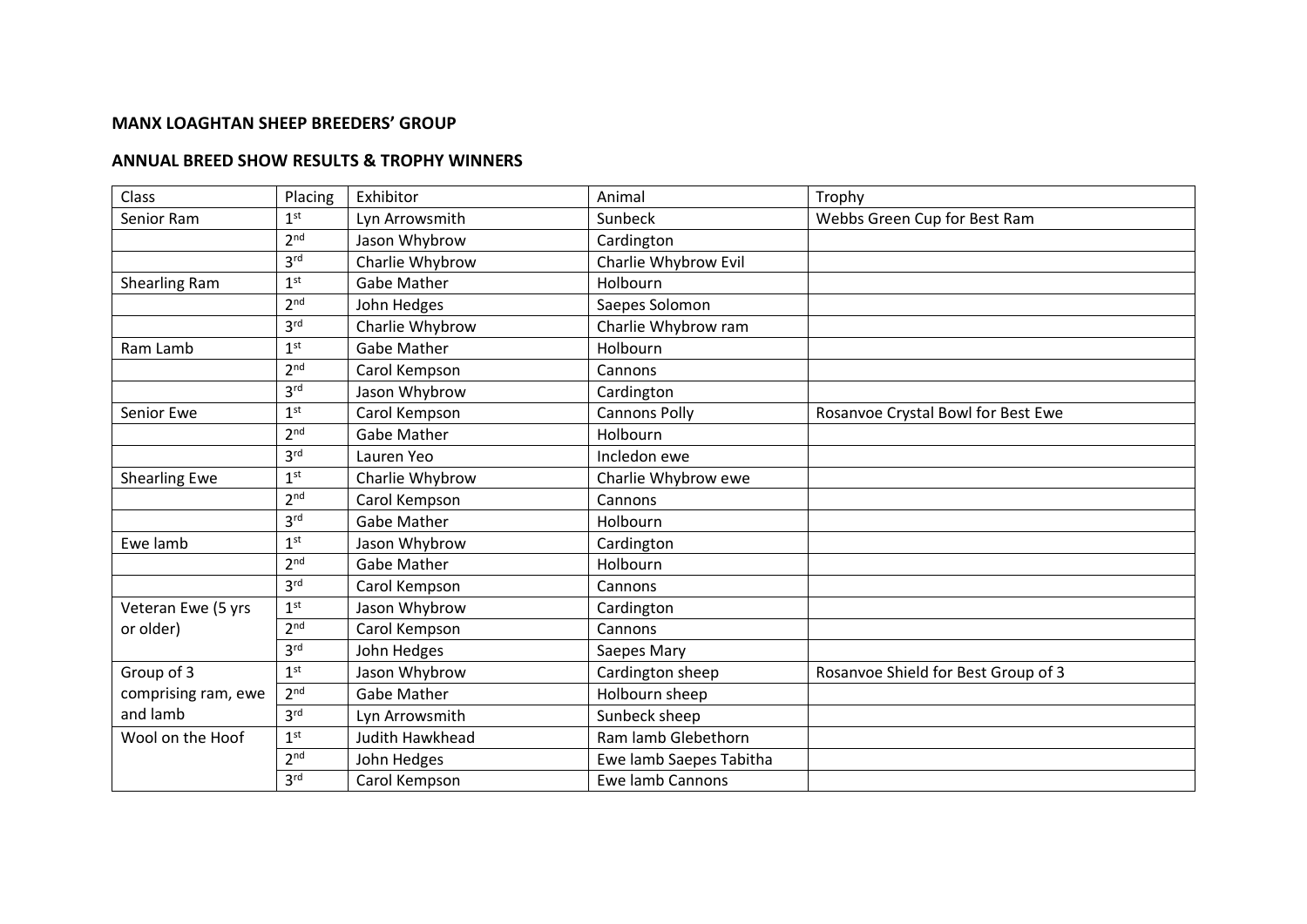| <b>Most Primitive</b> | 1 <sup>st</sup> | Carol Kempson   | Cannons              | Sheila Holmes Cuff Links for Most Primitive Sheep |
|-----------------------|-----------------|-----------------|----------------------|---------------------------------------------------|
| sheep                 | 2 <sub>nd</sub> | Charlie Whybrow | Charlie Whybrow ewe  |                                                   |
|                       | 3 <sup>rd</sup> | Jason Whybrow   | Cardington           |                                                   |
| Pen of 3-5 sheep      | 1 <sup>st</sup> | John Hedges     | Saepes sheep         | Alastair Dymond Cup for most genetically diverse  |
| showing greatest      |                 |                 |                      | group of 3-5 animals                              |
| genetic diversity     | 2 <sup>nd</sup> | Jason Whybrow   | Cardington sheep     |                                                   |
|                       | 3 <sup>rd</sup> | Carol Kempson   | Cannons sheep        |                                                   |
|                       |                 |                 |                      |                                                   |
| <b>Breed Champion</b> |                 | Carol Kempson   | <b>Cannons Polly</b> | Steriopulos Trophy for Supreme Champion           |
| Reserve Champion      |                 | Charlie Whybrow | Charlie Whybrow ewe  | Cassie Cup for Reserve Champion                   |

Sheep Judge: Mr Jeff Clarke

Steward: Hillary Hanson

## **ANNUAL BREED CRAFT COMPETITION RESULTS AND TROPHY WINNERS**

| Class              | Placing | Exhibitor        | Item                         | Trophy                                  |
|--------------------|---------|------------------|------------------------------|-----------------------------------------|
| 1: Garment using   | 1st     | Jayne Drinkwater | Cardigan                     | Steriopulos Trophy for Supreme Champion |
| Manx Loaghtan wool | 2nd     | Jayne Drinkwater | Jumper                       |                                         |
| $2:$ Toy           | 1st     | Jenny Shepherd   | 4 horned sheep crocheted toy |                                         |
|                    | 2nd     | Jayne Drinkwater | Dog knitted toy              |                                         |
| 3: Open Class      | 1st     | Jayne Drinkwater | <b>Bag</b>                   |                                         |
|                    | 2nd     | Annette Jones    | Sheep family                 |                                         |
| Supreme creation   |         | Jenny Shepherd   | 4 horned sheep knitted toy   | Saepes Craft Trophy and Shield          |
| Reserve creation   |         | Jayne Drinkwater | Cardigan                     |                                         |

Competition Judge: Mrs Alice Underwood